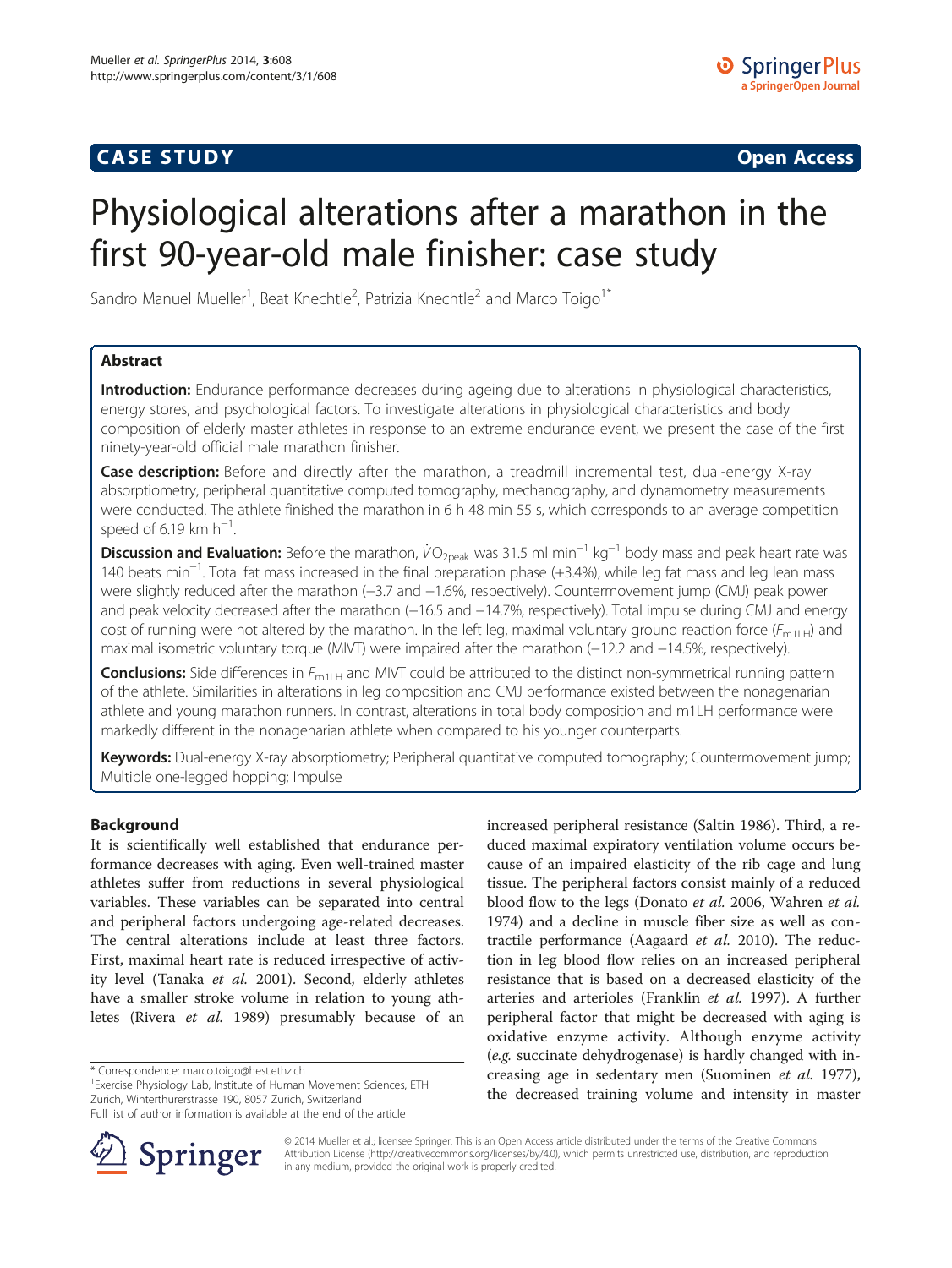<span id="page-1-0"></span>athletes might be responsible for a decrease in succinate dehydrogenase activity in this population group (Trappe et al. [1995](#page-8-0)). Taken together, all these mentioned reductions can lead to a lower  $\dot{V}O_{2\text{max}}$  (Kusy and Zielinski [2014](#page-7-0), Pollock et al. [1997](#page-7-0)) and decreased endurance performance (Wiswell et al. [2001](#page-8-0)) in master athletes relative to young athletes.

The described alterations in physiological characteristics in master athletes lead to performance decrements, which in turn result in progressively greater race times (Figure 1). For each age group of athletes between the age of 30 (M30) up to 69 (M65) years, the best race time increases by  $\sim$  5% per age category when compared to the actual marathon world record (2 h 03 min 23 s, Figure 1). From M65 to M80, the best time increases by 10% per age group (Figure 1). Therefore, the race time of 80 years old master athletes is  $~60\%$  greater than for 30 years old athletes. For M85, a disproportional increase in race time can be observed (Figure 1). In fact, the best time of M85 is ~120% greater than M30. Based on this progression, one might hypothesize that there are farreaching physiological alterations occurring at the age of 70 and 85 years (i.e. senescence). Interestingly, up to date, there is no official world best time for men older than 90 years.

The marked increases in world best times with increasing age partly rely on alterations in the abovedescribed physiological variables of the master athletes. These mentioned alterations in physiological variables accompany decreases in neuromuscular function [e.g. peak jumping power (Michaelis et al. [2008\)](#page-7-0) and metabolic power (Rittweger et al. [2009\)](#page-8-0)], which might further negatively affect performance. In addition, energy expenditure during the competition is different between young and older marathon runners, because carbohydrate availability as well as glycogen stores are lower in the elderly

(Meredith et al. [1989\)](#page-7-0). Hence, endurance performance in the master athlete is affected by the alterations in several physiological variables, neuromuscular performance, as well as energy expenditure, whereby measuring body composition can approximate the latter. To investigate alterations in physiological variables, neuromuscular performance, and body composition of elderly master athletes in response to an endurance event, it is necessary to measure these variables before and directly after the event. Up to date, there are no studies, which investigated acute alterations in body composition and neuromuscular fatigue in very old master athletes before and after an endurance event.

In the present study, we report the case of the first ninety-year-old man officially completing a marathon. Before and after the marathon, an incremental treadmill test was performed to assess cardiovascular performance. Furthermore, mechanography and dynamometry measurements were conducted to assess neuromuscular function. Finally, to investigate whether the marathon would make an impact on body composition, bone, fat and lean tissue variables were measured by dual-energy x-ray absorptiometry (DXA) and peripheral quantitative computed tomography (pQCT).

# Methods

#### Participant

The participant was a ninety-year old male master athlete. As described in detail previously (Knechtle et al. [2010](#page-7-0)), he started with regular training at 64 years of age. His training routine consisted of three runs per week, with each run lasting  $\sim$ 1 h. Two training sessions were of low intensity  $(\sim 75\%$  peak heart rate), while the third training session was of moderate intensity (~85% peak heart rate). One month before the marathon, a thorough cardiac examination was performed in order to exclude

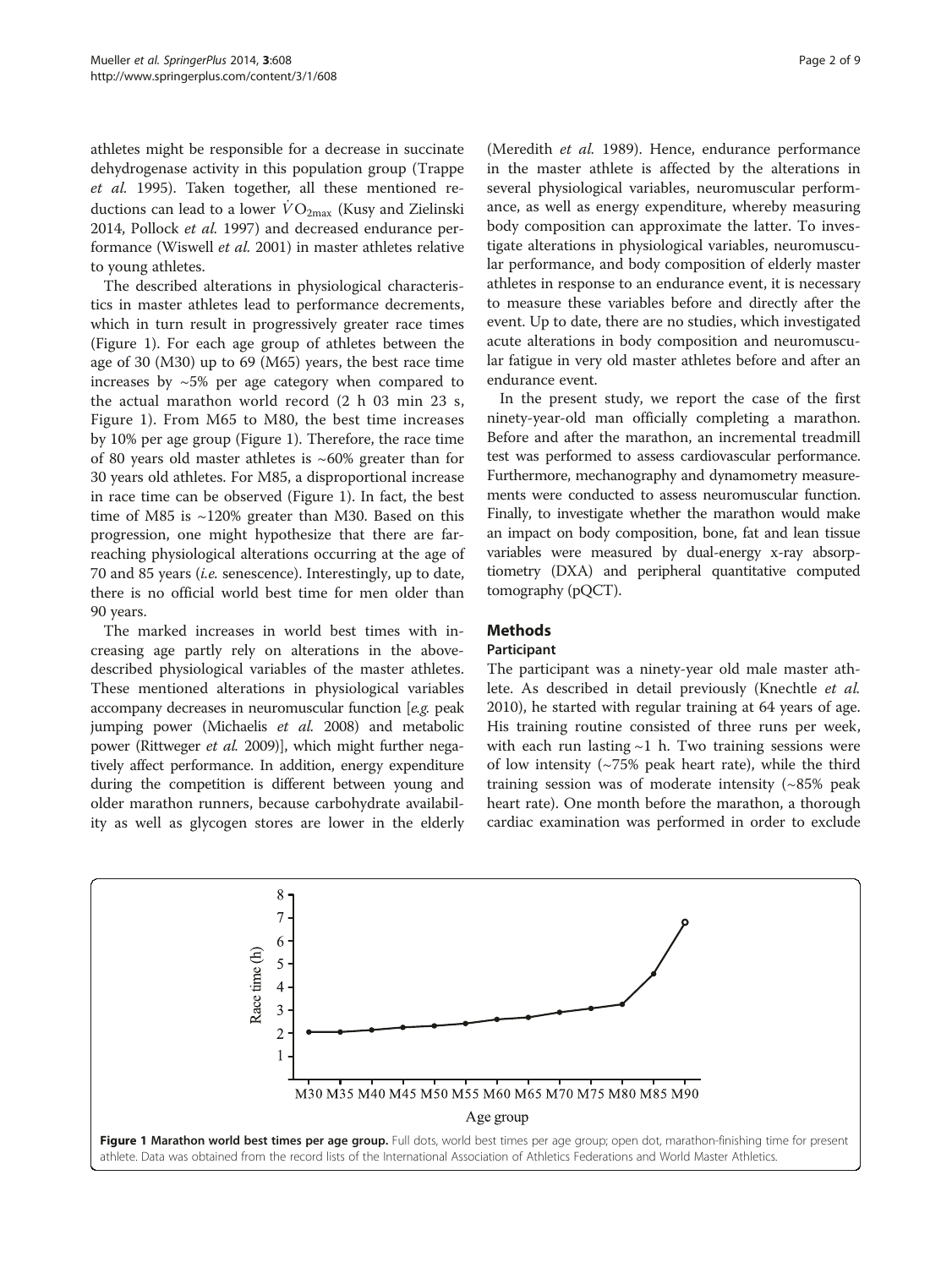a potential coronary heart disease. Echocardiography revealed a normal left ventricular function, a 24-hour electrocardiogram (ECG) showed no cardiac arrhythmia and in the exercise ECG, the runner achieved 112% of the age-, gender-, body height-, and body weight-estimated target with no alterations in the ST-segment. The final preparation for the marathon (week 6 to week 3 prior to the marathon) was impeded by pain in the left foot (first metatarsophalangeal joint), whereby only a minimal training volume could be maintained for three weeks. MRI scans showed no fracture and no lesion of tendons. All procedures applied in the study were approved by the Institutional Review Board of Kanton St. Gallen and the athlete gave his written informed consent. Additional informed consent was obtained from the participant for whom identifying information is included in this article.

# Pre-race preparation and race

The athlete started at the 'Swiss City Marathon' in Lucerne on October 27, 2013, just 5 d after his 90th birthday. During the race, he was supported by his medical doctor who also trained with him during the final preparation phase. During the preparation phase, the athlete completed a training session over the full marathon distance to prepare race tactics as well as fluid and food intake. The athlete completed this training marathon in 6 h and 6 min, which corresponds to an average velocity of 6.92 km h<sup>-1</sup>. During the competition, food and drinks (i.e. energy bars, carbohydrate gels, hypotonic and caffeinated drinks) were transported and served by his support. The supporter recorded all food and fluid intakes accordingly. The ambient air temperature was 9°C at the start of the marathon while heavy rain was falling. After the first half of the marathon, rainfall decreased and the temperature increased to 14°C by the end of the race.

#### Experimental overview

The participant reported to the laboratory for the first time 5 d before the marathon. He was advised to arrive well nourished *(i.e.* with filled glycogen stores) and to follow exactly the same preparative routine as planned for the day of the marathon (to simulate the immediate pre-competition situation). Directly after the race, the participant returned to the laboratory for the second testing session. During the transfer from the field to the laboratory, the athlete was mainly sitting, but short intermittent walking periods were applied. Nutritional and fluid intakes were not allowed until DXA and pQCT measurements were completed. Prior to the DXA measurement, the athlete rested for 5 min in a supine position. All measurements were completed within 3.5 h after arrival at the finish line.

#### **Measurements**

#### Dual-energy X-ray absorptiometry (DXA)

A densitometer (Lunar iDXA™, GE Healthcare, Madison, WI, USA) was used for the determination of body composition as well as bone mineral density (BMD) of the femur and lumbar spine according to the manufacturer's specifications. The delineation in regions of interest (ROI) for the whole legs was done automatically by the integrated software (enCORE, GE Healthcare, Madison, WI, USA; version 14.10.022). The upper leg ROI were defined manually as follows: ROI upper boundary = horizontal line just below the ischium, ROI lower boundary = horizontal line between femur and tibia, ROI lateral boundaries = outer leg cuts, while the lower leg ROI were defined as follows: upper boundary = horizontal line between femur and tibia; lower boundary = horizontal line through the tibio-talar joint; lateral boundaries = outer lower leg cuts.

# Peripheral quantitative computed tomography (pQCT)

We measured volumetric bone mineral content (vBMC), volumetric bone mineral density (vBMD), and architecture of the bone at 4, 14, 38 and 66% of the tibia length in both legs as well as muscle density at 66% of tibia length with an XCT 3000 Scanner (Stratec, Pforzheim, Germany) as previously described (Anliker et al. [2011\)](#page-7-0).

#### Jumping mechanography

Three vertical countermovement jumps (CMJ) with freely moving arms (separated by 30 s of rest) were performed on a strain gauge ground reaction force platform (Leonardo Mechanograph®, Novotec, Pforzheim, Germany) linked to a desktop computer using an integrated analog digital board and software system (Leonardo Mechanography GRFP version 4.4, Novotec, Pforzheim, Germany). The participant was instructed to jump as high as possible while keeping his head still during the flight of the jump, and to stand still with arms hanging loosely after landing. After the CMJs and 1 min rest, the participant performed three vertical squat jumps (SJ) with the hands held in place on the hips (separated by 30 s of rest). For both CMJ and SJ, peak power was calculated from the product of force and velocity. From the three valid attempts each (CMJ and SJ), the jump with the highest jump height was used for further analyses. For the impulse analysis, baseline force was determined while the participants stood still on the ground reaction force plate for 1 s. During the CMJ, the measured ground reaction force intersected three times with this baseline value resulting in three areas under the force curve. The three individual impulses  $(I_1, I_2, I_3)$  were calculated correspondingly as the areas between the progression of the ground reaction force curve and the baseline force. Finally, maximum voluntary ground reaction force  $(F_{\text{m1LH}})$ was determined by multiple one-legged hopping (m1LH) as previously described (Anliker et al. [2011,](#page-7-0) Anliker and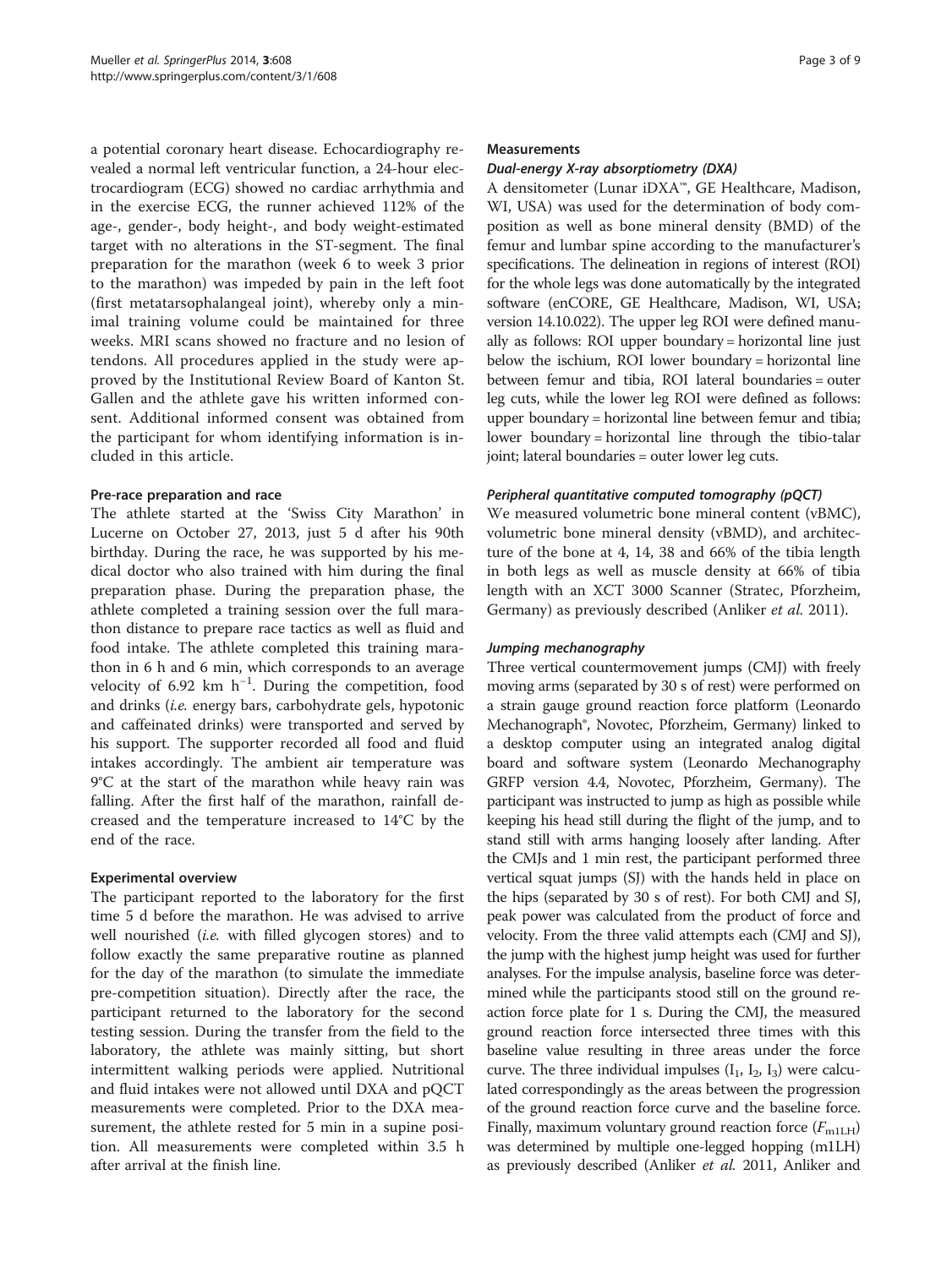Toigo [2012\)](#page-7-0). Any jumps with heel contact were excluded from the analysis. Heel contact was controlled visually during the jumping maneuver.  $F_{\text{m1LH}}$  corresponded to peak force during m1LH.

#### Knee extension torque

Knee extensor maximal isometric voluntary torque (MIVT) was tested using a commercially available dynamometer (Con-Trex® MJ, Physiomed Elektromedizin, Schnaittach/Laipersdorf, Germany). After the body of the participant was stabilized with straps and handles, the participant performed three maximal knee extensions separated by 1 min to assess MIVT. Therefore, the lever arm of the dynamometer was fixed at a knee angle of 110° (full extension =180°) and the participant was advised to extend his leg as forcefully as possible.

#### Treadmill step test

The treadmill test was performed on a Pulsar 3p<sup>®</sup> treadmill (h/p/cosmos sports & medical gmbh, Traunstein, Germany) starting at 4 km  $h^{-1}$ . Thereafter, the speed was increased every 2 min by 1 km h<sup>-1</sup>. The participant ran until volitional exhaustion. During the treadmill test, the participant was equipped with a facemask (Hans Rudolph, Shawnee, KS, USA). The facemask was connected with an anti-bacterial filter (PALL PRO1087, Pall, East Hills, NY, USA) to an Innocor<sup>™</sup> device (Innocor<sup>™</sup>, Innovision, Odense, Denmark), whereby pulmonary gas exchange and ventilation were continuously measured breath by breath.

#### Data analysis

The statistical analysis for each parameter was performed based on the least significant change (LSC). A significant change was assumed if the change in a parameter was higher than LSC  $[LSC = 1.5 \times typical error]$ expressed as a coefficient of variation (CV; Hopkins [2000](#page-7-0))]. For all the pQCT and DXA parameters, we used the CV's determined in our laboratory. CV calculated as the ratio of the standard deviation and the mean for  $F<sub>m1LH</sub>$  and peak jumping power correspond to 4.3% and 5.5% (Veilleux and Rauch [2010](#page-8-0)). Energy cost of running was calculated retrospectively according to the model of di Prampero et al. [\(1986\)](#page-7-0):

$$
C = \frac{\dot{V}O_{2\text{peak}} \cdot F}{\nu} \tag{1}
$$

where  $C$  represents the energy cost of running,  $F$  is the fraction of  $\dot{V}O_{2\text{peak}}$  maintained during running at competition velocity on a treadmill, and  $\nu$  is the average speed during the competition.

#### Results

# Physiological characteristics and race performance

The physiological characteristics of our participant are summarized in Table 1. The participant finished the marathon in 6 h 48 min 55 s (6.19 km h<sup>-1</sup>). He passed the half marathon in 2 h 50 min 47 s (7.41 km  $h^{-1}$ ) but had to reduce his running speed thereafter leading to a second half marathon time of 3 h 58 min 08 s (5.32 km h−<sup>1</sup> ). During the first half of the marathon, calculated average  $\dot{V}O_2$  was 24.2 ml min<sup>-1</sup> kg<sup>-1</sup> body mass but had to reduce his running speed thereafter leading<br>to a second half marathon time of 3 h 58 min 08 s<br>(5.32 km h<sup>−1</sup>). During the first half of the marathon, cal-<br>culated average  $\dot{V}O_2$  was 24.2 ml min<sup>−1</sup> kg<sup>−1</sup> b to a second half marathon time of 3 h 58 min 08 s<br>
(5.32 km h<sup>-1</sup>). During the first half of the marathon, cal-<br>
culated average  $\dot{V}O_2$  was 24.2 ml min<sup>-1</sup> kg<sup>-1</sup> body mass<br>
(~77%  $\dot{V}O_{2\text{peak}}$ ), which dropped to 17 marathon. During the race, he consumed a total of 1.8 l of fluids and 250 g of carbohydrates. While fluid and energy intake were very regular during the first half of the race, the intake became irregular in the second half due to gastrointestinal problems.

#### Body composition

Total body mass and total lean mass were not altered during the marathon, while total fat mass was increased from pre-testing to the post marathon measurement (Table [2](#page-4-0)). The increase in fat mass was attributed to a large extent (97.1%) to a significant gain in fat mass in the core region. In the legs, total, lean, and fat masses were slightly but non-significantly reduced. The decrease in lean mass in the legs was based on decreases in the upper legs, while lean mass in the lower legs remained constant. Muscle density in the lower legs was nonsignificantly decreased after the marathon (Table [2\)](#page-4-0).

#### Bone mineral content and density

Tibial vBMC and vBMD decreased significantly at the 4%-site in the right leg (Table [3](#page-4-0)). In the left leg, there was a significant increase in tibial vBMD at 4% of tibia

|  |  | Table 1 Physiological characteristics of the participant |  |  |
|--|--|----------------------------------------------------------|--|--|
|--|--|----------------------------------------------------------|--|--|

| $\overline{\dot{V}}O_{2\text{peak}}$ (I min <sup>-1</sup> )                   | 2.16  |
|-------------------------------------------------------------------------------|-------|
| Relative $\dot{V}O_{2\text{peak}}$ (ml min <sup>-1</sup> kg <sup>-1</sup> BM) | 31.5  |
| Relative $\dot{V}O_{2\text{peak}}$ (ml min <sup>-1</sup> kg <sup>-1</sup> LM) | 47.2  |
| Maximal aerobic speed ( $km h^{-1}$ )                                         | 8.58  |
| $HR_{peak}$ (beats min <sup>-1</sup> )                                        | 140   |
| $\dot{V}_{\text{Epeak}}$ (1 min <sup>-1</sup> )                               | 102.4 |
| CMJ P <sub>peak</sub> (kW)                                                    | 1.69  |
| Relative CMJ $P_{\text{peak}}$ (W $\text{kg}^{-1}$ )                          | 25.2  |
| SJ P <sub>peak</sub> (kW)                                                     | 1.46  |
| Relative SJ $P_{peak}$ (W $kg^{-1}$ )                                         | 21.7  |
| MIVT left leg (Nm)                                                            | 118.1 |
| MIVT right leg (Nm)                                                           | 109.4 |

BM, body mass; CMJ, countermovement jump; HR, heart rate; LM, lean mass; MIVT, maximal isometric voluntary torque; P<sub>peak</sub>, peak power; SJ, squat jump;  $\dot{V}_{\text{Epeak}}$ , peak ventilatory expiration volume.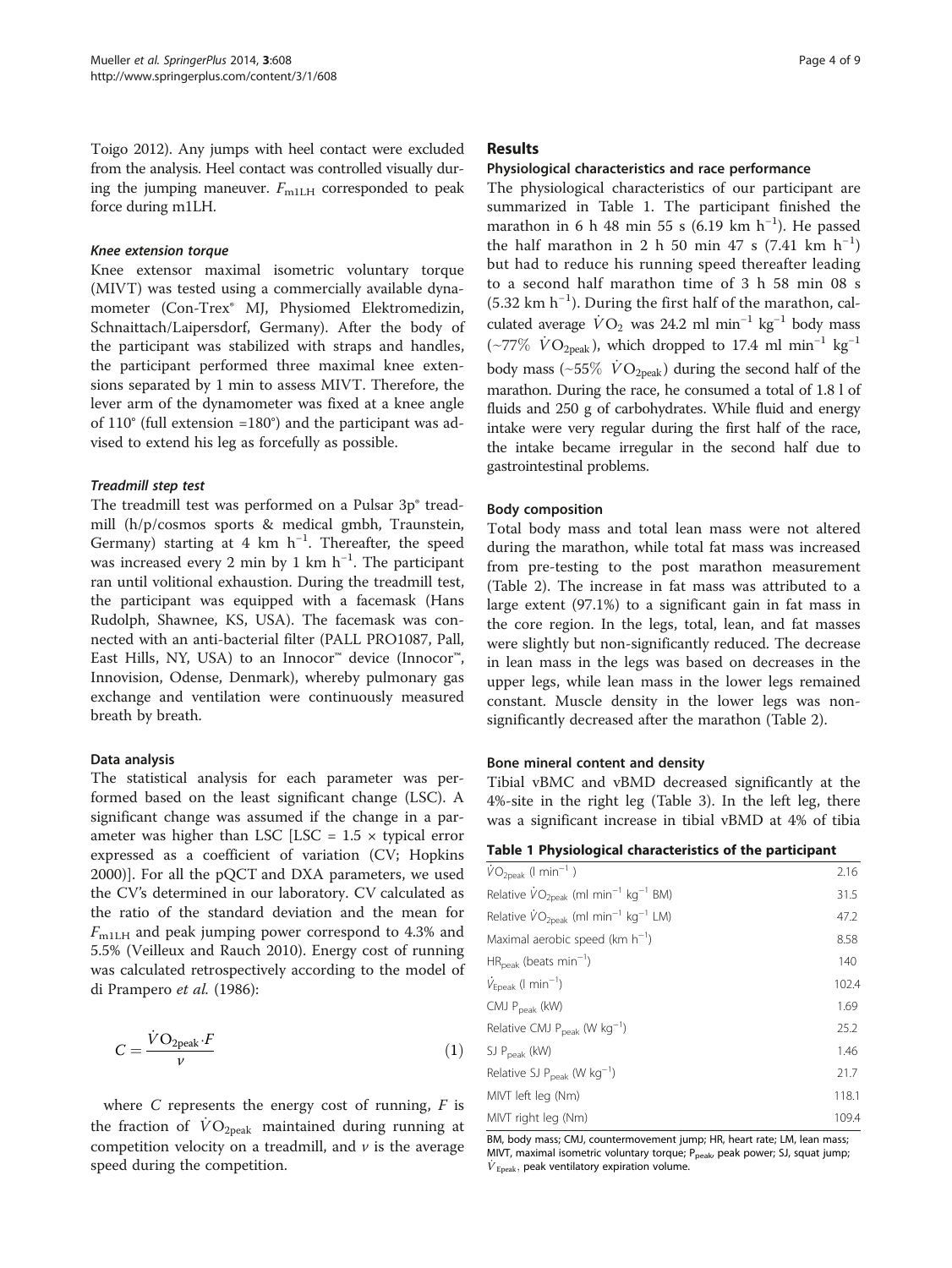<span id="page-4-0"></span>

|                                          | Pre  | Post | Change     |
|------------------------------------------|------|------|------------|
| Total body mass (kg)                     | 68.2 | 68.8 | $+1.0%$    |
| Total lean mass (kg)                     | 45.8 | 45.8 | $-0.0\%$   |
| Total fat mass (kg)                      | 19.4 | 20.0 | $+3.4\%$ * |
| Total mass core (kg)                     | 36.1 | 36.8 | $+2.0%$    |
| Lean mass core (kg)                      | 22.4 | 22.4 | $+0.2%$    |
| Fat mass core (kg)                       | 12.8 | 13.5 | $+5.2\%$ * |
| Total mass legs (kg)                     | 20.5 | 20.2 | $-1.6%$    |
| Lean mass legs (kg)                      | 15.0 | 14.8 | $-1.1%$    |
| Fat mass legs (kg)                       | 4.29 | 4.13 | $-3.7%$    |
| Lean mass upper leg (kg)                 | 9.39 | 9.28 | $-1.2%$    |
| Lean mass lower leg (kg)                 | 4.32 | 4.33 | $+0.2%$    |
| Muscle density lower leg (mg $cm^{-3}$ ) | 70.6 | 69.8 | $-1.2%$    |

 $*$ , pre to post change >1.5  $\times$  coefficient of variation for this variable.

length. Tibial vBMC decreased in the right leg at the 66%-site. At 14% and 38% of tibia length, there were no alterations in vBMC and vBMD from pre to post marathon (data not shown). At any position, no changes in the architecture of the bone were measured (Table 3). In the right leg, significant decreases in BMD at the wards and trochanter were present (Table 4). BMD at the upper left leg remained constant during the marathon. There was no difference in BMD in the lumbar spine from pre to post marathon (pre *vs.* post: 1.487 *vs.* 1.488  $\text{g} \cdot \text{cm}^{-2}$ ).

#### Neuromuscular function

Absolute and relative peak power as well as peak velocity during a CMJ were decreased after the marathon (Table [5\)](#page-5-0). CMJ peak force decreased only in the left leg (−5.4%), while it remained constant in the right leg

Table 3 Peripheral quantitative computed tomography derived values pre and post marathon at 4 and 66% of tibia length

|                                                   |      | Left |             | Right |      |             |  |
|---------------------------------------------------|------|------|-------------|-------|------|-------------|--|
|                                                   | Pre  |      | Post Change | Pre   |      | Post Change |  |
| $vBMC_{4\%}$ (q cm <sup>-1</sup> )                | 5.22 | 5.28 | 1.1%        | 5.12  | 5.01 | $-2.2\%$ *  |  |
| vBMD.tb <sub>4%</sub> (mg cm <sup>-3</sup> )      | 274  | 277  | $1.2\%$ *   | 278   | 272  | $-1.9\%$ *  |  |
| vBMD.tot <sub>4%</sub> (mg cm <sup>-3</sup> )     | 334  | 336  | 0.4%        | 328   | 327  | $-0.3%$     |  |
| vBMC.tib <sub>66%</sub> (g cm <sup>-1</sup> )     | 4.71 | 4.71 | 0.0%        | 4.78  | 4.76 | $-0.4\%$ *  |  |
| vBMD.ct.tib <sub>66%</sub> (mg cm <sup>-3</sup> ) | 1013 | 1012 | 0.0%        | 1031  | 1028 | $-0.2%$     |  |
| Peri <sub>66%</sub> (mm)                          | 104  | 105  | 0.3%        | 102   | 102  | 0.2%        |  |
| $Endo6696$ (mm)                                   | 81.5 | 81.7 | 0.3%        | 76.5  | 76.7 | 0.3%        |  |
| Thk.ct $_{66\%}$ (mm)                             | 3.65 | 3.66 | 0.3%        | 4.02  | 4.03 | 0.1%        |  |

vBMC, volumetric bone mineral content; vBMD, volumetric bone mineral density; tb, trabecular; tot, total; tib, tibia; ct, cortical; Peri, periosteal circumference; Endo, endosteal circumference; Thk.ct, cortical thickness. \*, pre to post change  $>1.5 \times$  coefficient of variation for this variable.

Table 4 Bone mineral density of the upper femur pre and post marathon

|                                                |       | Left leg |        | <b>Right leg</b> |       |            |  |  |
|------------------------------------------------|-------|----------|--------|------------------|-------|------------|--|--|
|                                                | Pre   | Post     | Change | Pre              | Post  | Change     |  |  |
| Neck (g cm $^{-2}$ )                           | 0.778 | 0.784    | 0.8%   | 0.740            | 0.740 | $-0.1%$    |  |  |
| Upper neck (g cm <sup>-2</sup> ) $0.612$ 0.615 |       |          | 0.5%   | 0.542            | 0.548 | 1.2%       |  |  |
| Lower neck (g $cm^{-2}$ ) 0.943                |       | 0.952    | 0.9%   | 0.937            | 0.929 | $-0.9%$    |  |  |
| Wards (g $cm^{-2}$ )                           | 0.692 | 0.700    | 1.1%   | 0.613            | 0.594 | $-3.1\%$ * |  |  |
| Trochanter (g cm <sup>-2</sup> )               | 0.975 | 0.989    | 1.4%   | 0.897            | 0.879 | $-2.1\%$ * |  |  |
| Shaft (g $cm^{-2}$ )                           | 1.145 | 1.145    | 0.1%   | 1.094            | 1.085 | $-0.8%$    |  |  |
| Total (g $\text{cm}^{-2}$ )                    | 1.011 | 1.017    | 0.6%   | 0.953            | 0.943 | $-1.0%$    |  |  |

 $*$ , pre to post change >1.5  $\times$  coefficient of variation for this variable.

(+0.6%). Peak power during CMJ decreased by 20.4 and 13.8% in the left and right leg, respectively. Total impulse during CMJ remained constant (pre: 75.7 N∙m∙<sup>s</sup> vs. post: 76.1 N∙m∙s). There was a slight decrease in both negative impulses  $(I_1 \text{ and } I_3)$  and the positive impulse  $(I_2)$ from pre to post  $(I_1: -29.7 \text{ vs. } -5.1 \text{ N·m·s}; I_2: 141.2 \text{ vs. }$ 109.4 N⋅m⋅s; I<sub>3</sub>: −35.8 *vs.* −28.3 N⋅m⋅s). The time interval for  $I_1$  decreased (pre: 0.31 s *vs.* post: 0.24 s) and remained constant for  $I_2$  (pre: 0.36 s *vs.* post: 0.34 s) and  $I_3$  (pre: 0.05 s vs. post: 0.06 s). Peak power, peak velocity, and peak force during a SJ remained unaffected by the marathon. During both two-legged jumping maneuvers, peak force was not altered after the marathon. Maximum force during m1LH was reduced only in the left leg, while there was a non-significant reduction in the right leg (Table [5](#page-5-0)). MIVT was significantly reduced in the left leg by 14.5% (pre: 118.1 N∙<sup>m</sup> vs. post: 101.0 N∙m) and was maintained in the right leg (pre: 109.4 N∙<sup>m</sup> vs. post: 114.9 N∙m). Before the marathon, C was 0.196 ml  $O_2$ ·kg<sup>-1</sup>·m<sup>-1</sup> = 4.098 J⋅kg<sup>-1</sup>·m<sup>-1</sup> and after the marathon, C was 0.197 ml O<sub>2</sub>⋅kg<sup>-1</sup>⋅m<sup>-1</sup> = 4.125 J⋅kg<sup>-1</sup>⋅m<sup>-1</sup>.

# **Discussion**

This is the first study investigating the physiological characteristics and alterations in body composition and neuromuscular function before and after the official successful completion of a marathon race in a nonagenarian man. We found that total fat mass increased in the final preparation phase before the race and that lean mass in the legs was slightly reduced after the marathon. Neuromuscular function declined during CMJ, while it remained constant during SJ.  $F_{\text{m1LH}}$  and MIVT were impaired after the marathon, but only in the left leg. Conversely, there were site-specific reductions in BMC and BMD in the lower tibia and upper femur in the right leg only.

 $VO_{2peak}$  in our athlete was slightly lower than the one reported for life-long trained octogenarian athletes (2.56 l min<sup>-1</sup> = 38 ml min<sup>-1</sup> kg<sup>-1</sup> body mass = 52 ml min<sup>-1</sup>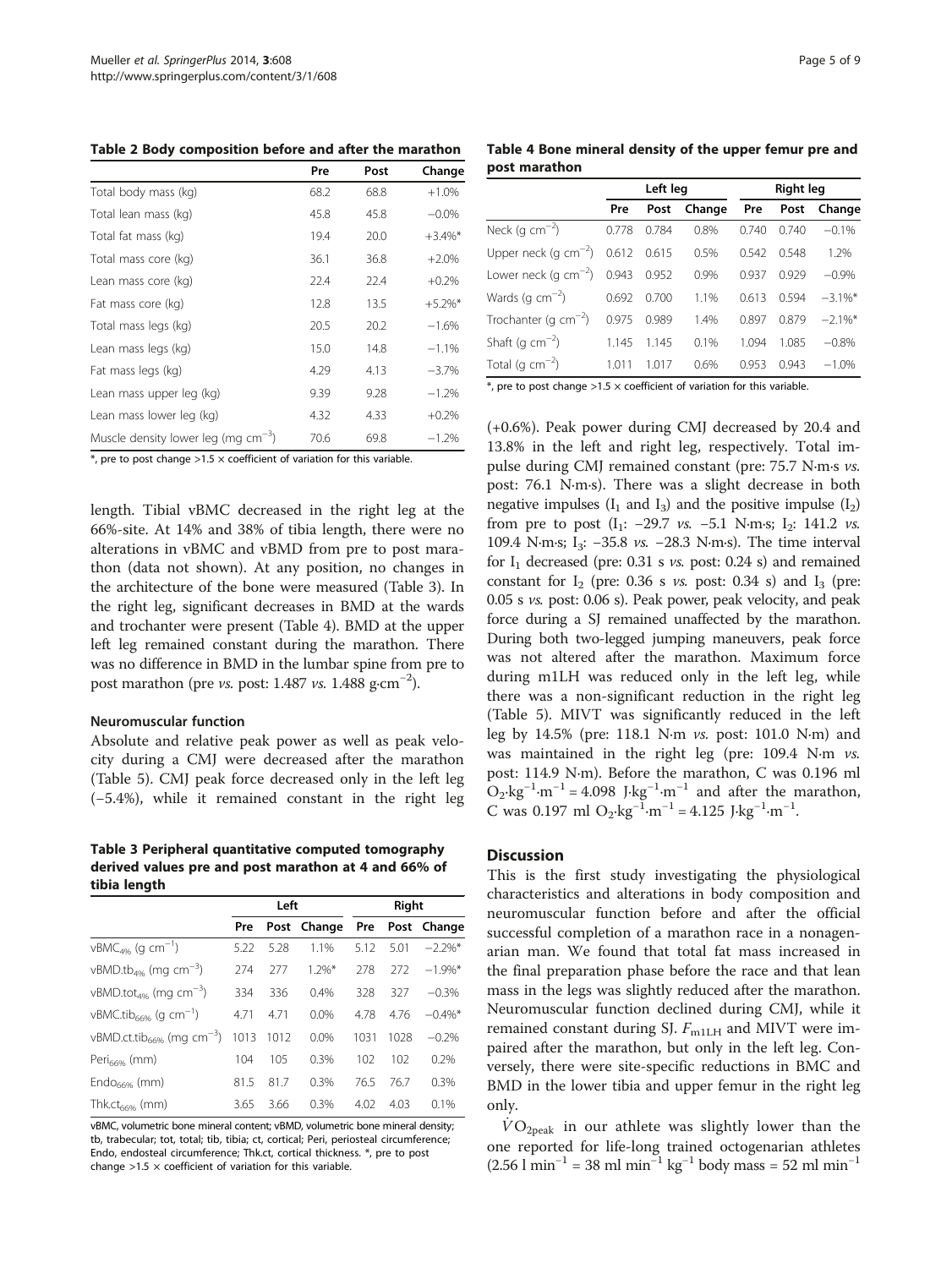|                                             | Countermovement jump |      | Squat jump  |      | m1LH left leg |         |        | m1LH right leg |             |      |                          |          |
|---------------------------------------------|----------------------|------|-------------|------|---------------|---------|--------|----------------|-------------|------|--------------------------|----------|
|                                             | Pre                  | Post | Change      | Pre  | Post          | Change  | Pre    | Post           | Change      | Pre  | Post                     | Change   |
| Peak force                                  |                      |      |             |      |               |         |        |                |             |      |                          |          |
| Absolute value $(10^3 \cdot N)$             | 1.29                 | .25  | $-3.2%$     | 1.54 | 1.51          | $-2.0%$ | .26    | .10            | $-12.2\%$ * | 1.33 | 1.27                     | $-4.7\%$ |
| As a multiple of body weight                | 1.95                 | .86  | $-4.8%$     | 1.23 | 1.25          | 1.2%    | 2.00   | .76            | $-12.0\%$ * | 2.09 | 2.04                     | $-2.4%$  |
| Peak velocity $(m \cdot s^{-1})$            | 1.72                 | .47  | $-14.7\%$ * | 1.90 | .87           | $-2.0%$ | $\sim$ |                |             |      |                          |          |
| Peak power                                  |                      |      |             |      |               |         |        |                |             |      |                          |          |
| Absolute value $(10^3 \cdot W)$             | 1.69                 | l.42 | $-16.5\%$ * | 1.46 | .44           | $-1.2%$ | $\sim$ |                |             |      |                          |          |
| Per kg body mass $(W \cdot \text{kg}^{-1})$ | 25.2                 | 20.6 | $-18.2\%$ * | 21.7 | 21.1          | $-2.7%$ | $\sim$ |                |             |      | $\overline{\phantom{a}}$ |          |

<span id="page-5-0"></span>Table 5 Jumping force, jumping velocity, and jumping power before and after the marathon

m1LH, multiple one-legged hopping.  $*$ , pre to post change >1.5  $\times$  coefficient of variation for this variable.

 $kg^{-1}$  lean mass; Trappe *et al.* [2013\)](#page-8-0). This difference might be explained by the late start (at 64 years of age) with physical exercise in our participant. Nevertheless,  $\dot{V}O_{2\text{peak}}$  of our participant fits almost perfectly the regression line for  $\dot{V}O_{2\text{peak}}$  of endurance-trained men aged 50 to 81 years (expected  $\dot{V}O_{2\text{peak}}$  for a 90-years-old male = 33.3 ml min−<sup>1</sup> kg−<sup>1</sup> body mass; Kusy and Zielinski [2014](#page-7-0)). The reduced  $\dot{V}O_{2\text{peak}}$  of our participant is explained by the markedly lower peak heart rate (140 beats min−<sup>1</sup> ) than the reported average peak heart rate in trained octogenarian athletes (160 beats min<sup>-1</sup>; Trappe *et al.* [2013](#page-8-0)). The reduced peak heart rate in the master athlete is independent reduced peak heart rate in the master athlete is independent of activity level, namely because of a reduced intrinsic heart rate and reduced chronotropic responsiveness to β-adrenergic stimulation (Christou and Seals [2008](#page-7-0)). In addition, the decrease in  $\dot{V}O_{2\text{peak}}$  might rely on an increased peripheral resistance due to a reduced elasticity of the arteries (Saltin [1986](#page-8-0)). The reduced  $\dot{V}O_{\text{2peak}}$  in our participant could also be due to the relatively low training volume and intensity associated with his training routine. In fact, the training routine of our participant consisted of only 3 h training per week on three separate days of the week, whereby two training sessions were comprised of low intensity training  $\left(\sim 75\%$  peak heart rate), while the intensity of the third training session was moderate  $(~85\%)$ peak heart rate).

In contrast to  $\dot{V}O_{2\text{peak}}$ ,  $\dot{V}_{\text{Epeak}}$  was ~25% higher in our participant relative to the values reported for trained octogenarians (102 *vs.* 79 l min<sup>-1</sup>; Trappe *et al.* [2013](#page-8-0)). It is as-<br>sumed that a reduction in V<sub>ille</sub> in the aging process is sumed that a reduction in  $\dot{V}_{\text{Epeak}}$  in the aging process is mainly caused by a reduction of elastic recoil of the lung tissue and chest wall (Miller [2010](#page-7-0)). Given that  $\dot{V}_{\rm Epeak}$  was markedly higher than expected we assume that lung tissue and chest wall elasticity were well maintained in our participant. Maximal muscular power during CMJ was markedly higher (25.2 W kg<sup>-1</sup> body mass) than the agepredicted value for "healthy" males (reference value = 21.6 W kg<sup>-1</sup> body mass; Runge *et al.* [2004\)](#page-8-0). This was rather surprising, as previous studies have shown that

maximal muscular power in master endurance athletes is not different compared to inactive elderly people (Grassi et al. [1991](#page-7-0), Michaelis et al. [2008](#page-7-0)). However, Grassi et al. ([1991](#page-7-0)) observed that there was a trend for a more pronounced decrease in maximal muscular power in untrained people after age 65 years compared to master endurance athletes, which might explain the higher maximal muscular power in our 90-year-old athlete compared to an age-matched inactive reference.

Race time for our athlete was  $\sim$ 230% higher than the actual marathon world record (Figure [1](#page-1-0)). As can be seen in Figure [1](#page-1-0), race time increases by 40% between M80 and M85. In this study, we showed that the increase in race time between M85 and M90 is of similar magnitude (49%), despite the massive reduction in running speed after 25 km in our nonagenarian athlete. The reduction in running speed was accompanied by a decrease in  $\dot{V}\text{O}_2$ from 77 to 55%  $\rm\dot{V}O_{2peak}$ . The decreases in both running speed and relative  $VO<sub>2</sub>$  point to emptying of intrinsic energy stores. This is seen in the pronounced reduction in fat mass in the legs after the marathon despite an increase in total body fat mass and in the concomitant decreases in lean mass and muscle density that might point to a loss of glycogen, as we previously described in Ironman triathletes (Mueller et al. [2013\)](#page-7-0).

Hydration was well managed during the marathon, as there was no difference in total body and lean mass during the marathon. This stands in contrast to young world-class marathon runners, who usually lose ~8.8% body mass mainly due to sweat-induced fluid losses (Beis *et al.* [2012](#page-7-0)). This discrepancy in fluid balance between our athlete and young world-class runners could be explained by the different total times spent for fluid intake, i.e. less than 60 s vs. several min. It was surprising that fat mass increased significantly during the 5 d span between the pretests and the measurements after the race. The participant was advised to report to the laboratory for pre-testing well nourished, that is with filled glycogen stores, to simulate pre-race conditions. Consequently, the athlete ingested a carbohydrate-rich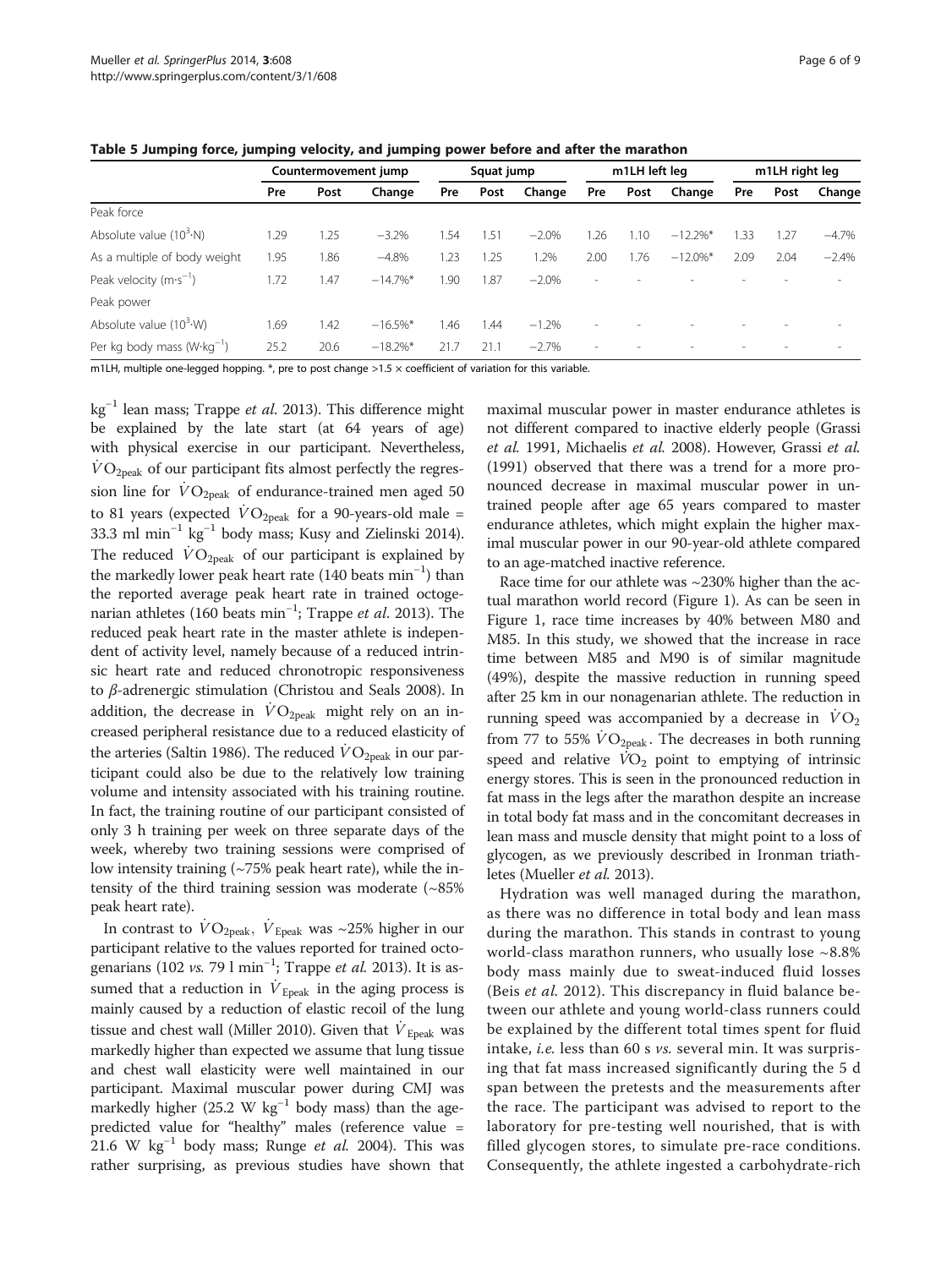and high-energy diet to comply with the requirements. During pre-testing, only a small part of the stored glycogen was drawn on for energy supply. In the remaining 5 d before the race, the participant continued his carbohydrate-rich and high-energy diet with the goal to assure filled glycogen stores at the start of the race. The further provided nutrients during this period was stored as fat because the glycogen stores were already filled. Unfortunately, the participant did not report his nutritional feedings during the precompetition phase. Hence, we cannot confirm our assumption. The observed increase in fat mass mainly in the core region is thereby a typical phenomenon for men (Shimokata et al. [1989\)](#page-8-0). As shown by Cahill et al. ([2013](#page-7-0)), increasing caloric intake by 70% for 7 d can lead to a gain in fat mass (primarily in the trunk and android region) of  $\sim$ 1 kg in young participants.

The measured decreases in vBMC, vBMD, and BMD in the right leg might point to actual decreases in bone mass. However, under physiological conditions, changes in bone variables are detectable only after several months and hence, actual decreases after 5 d are unlikely to occur and/or cannot be detected with the current technology. Based on this fact, we assume that the measured decreases might be attributed to changes in water balance within bone. It is known that mechanical loading leads to fluid flow out of the bone and to a contrarywise inflow after termination of loading (Piekarski and Munro [1977](#page-7-0)). A reduced water content of the bone leads in turn to a decrease in measured BMD (Mohiuddin [2013\)](#page-7-0). In consideration of the distinct movement pattern of the participant, i.e. asymmetric running with a pronounced loading of the left leg and sparing of the right, we assume that fluid outand inflow were different, with respect to body side and bone site. To our knowledge, only one study did measure vBMC in the lower leg directly before and after an extreme endurance event, showing no alteration at any site after an Ironman triathlon in recreationally active males (Mueller et al. [2013](#page-7-0)).

 $F<sub>m1LH</sub>$  and MIVT were remarkably different between the two legs. In the left leg, which was the leg affected by foot pain during the preparation phase, significant reductions were present in both variables. In addition, decreases in peak power during CMJ were pronounced in the left leg. The first point implies that a marathon did impair maximal voluntary ground reaction force in this leg. However, referring to the functional muscle-bone unit in the lower leg in a healthy state (Anliker and Toigo [2012\)](#page-7-0), the bone mass at 14% of tibia length in our athlete (3.05 g⋅cm<sup>-1</sup>) should be associated with a  $F_{\text{m1LH}}$  twice as high as actually measured (actual: 1.26 kN vs. reference: 2.55 kN). We assume that this discrepancy was mainly due to coordination problems during the jumping maneuver, which were aggravated by the marathon. Our finding that MIVT

was reduced lends further credence to the findings of Nicol et al. [\(1991\)](#page-7-0) and Petersen et al. [\(2007](#page-7-0)), who showed that experienced young marathon runners and highlytrained male runners, respectively, displayed a decrease of ~22% in MIVT after a marathon. Interestingly, no significant alterations in these variables were detected in the right leg. The distinct running pattern of our athlete might be an explanation for the side-differences in  $F_{\text{m1LH}}$ , MIVT, and peak power during CMJ. He tended to tilt to the left side during running. The load on both legs was thereby disparate, which might have resulted in different fatigue responses in the two legs. Especially, the lack of loading during training in response to the left foot injury might have aggravated fatigue in this leg. As MIVT and  $F_{\text{m1LH}}$ were only reduced in the left leg and could be maintained in the right leg, the reduction in MIVT and  $F_{\text{m1LH}}$  in the left leg most likely was the result of peripheral fatigue and/or coordination problems. After long endurance exercise, peripheral fatigue might be attributed to reduced excitability of the sarcolemma (Millet et al. [2002\)](#page-7-0) or due to impaired sarcoplasmatic calcium release (Allen et al. [1995](#page-7-0)).

The non-alteration in peak jumping force during the two-legged jumping maneuvers can be explained by the submaximal nature of these maneuvers. Peak force as a multiple of body weight per leg during CMJ was half the relative peak force during m1LH. Thus, our results implicates that the submaximal force measured during CMJ can be maintained even under fatigued conditions. Accordingly, total impulse also remained constant. Although the sum of all impulses remained constant,  $I_2$  (positive impulse) as well as  $I_1$  and  $I_3$  (negative impulses) were reduced. A clearly reduced countermovement magnitude (data not shown) led to a shorter and smaller  $I_1$  and caused thereby the less steep rise of the force curve. Decreases in peak power and peak velocity could be detected during CMJ but not SJ. This specificity could be attributed to the different power production modes associated with the two distinct jumping maneuvers (stretch-shortening cycle vs. shortening muscle action). Therefore, we assume that the type of power production during the competition was responsible for the fatigue after the marathon, while the other type of power production was not influenced. Our finding coincides with the results of Petersen *et al.* ([2007](#page-7-0)), who showed in highly trained runners that mean concentric power during CMJ was reduced after fatiguing exercise.

C was not altered during the marathon in our participant. This finding was unexpected because the participant suffered from coordination problems during the second treadmill test, which in turn should increase C. In fact, it was shown that in younger recreationally active runners C was increased after exhausting exercise (Lazzer et al. [2014\)](#page-7-0). The unique running pattern of our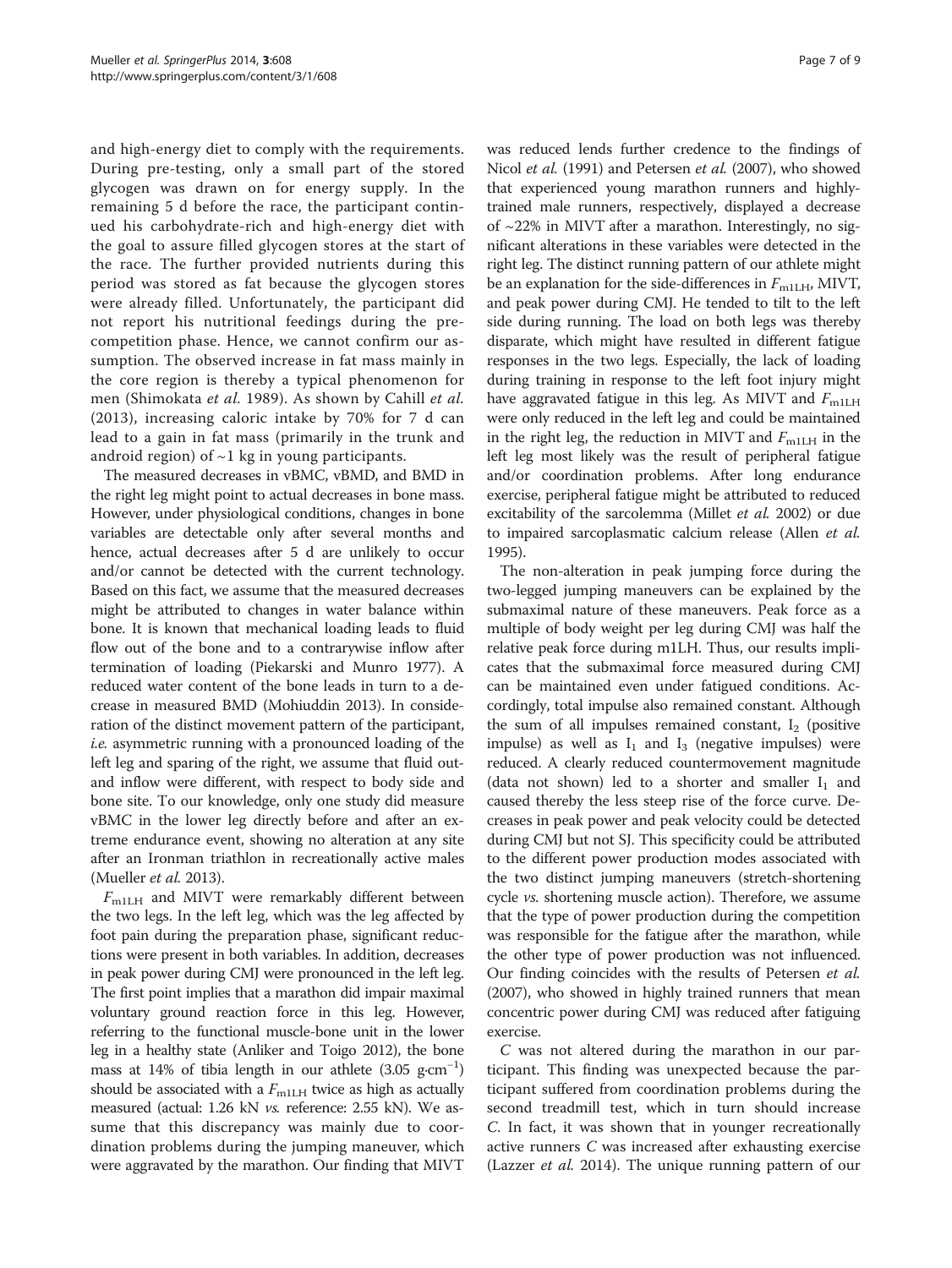<span id="page-7-0"></span>participant, which is certainly different than the normal or conventional running technique, might represent a very efficient running pattern that is not influenced by fatigue. Despite the participant's unusual running technique, C was not different when compared to the respective value found in recreationally active runners aged 17–54 years (Di Prampero et al. 1986, Lazzer et al. 2014). Accordingly, it was proposed that C does not depend on running experience and training in younger people (Slawinski and Billat [2004](#page-8-0)).

# **Conclusions**

In conclusion, this was the first study that investigated physiological characteristics of a nonagenarian runner before and after his first official marathon. Furthermore, it is the first report about the alterations in body composition and neuromuscular function found after a marathon in a nonagenarian athlete. Similarities in alterations in the measured parameters between young marathon runners (values from the published literature) and the nonagenarian athlete existed in leg composition, two-legged jumping performance, and BMD of the lumbar spine. In contrast, alterations in total body composition, BMC of the lower leg, BMD of the upper femur, and m1LH performance were markedly different in the nonagenarian athlete when compared to his younger counterparts. Measured decreases in BMC and BMD in the legs might be associated with changes in water balance within bone. Furthermore, there were significant side differences in  $F<sub>m1LH</sub>$ , MIVT, BMC, and BMD, which are attributed to the distinct non-symmetrical running pattern of the athlete. Potential challenges at the beginning of the marathon (e.g. coordination problems) were amplified during the competition. However, successful completion of a marathon is still feasible in a nonagenarian man. In consideration of the findings of the present study, there is room for improvement in a future competition of this athlete.

#### Competing interests

The authors declare that they have no competing interests.

#### Authors' contributions

SMM contributed to conception and design of the study, data collection, data analysis, interpretation of data, and drafted the manuscript. BK contributed to conception and design of the study, acquisition of data, interpretation of data, and critically revised the manuscript. PK was involved in conception and design of the study, and data collection. MT contributed to conception and design of the study, data analysis, interpretation of data, and drafted the manuscript. All authors read and approved the final manuscript.

#### Disclosure statement

This work has not been supported by any funding agency.

#### Author details

<sup>1</sup> Exercise Physiology Lab, Institute of Human Movement Sciences, ETH Zurich, Winterthurerstrasse 190, 8057 Zurich, Switzerland. <sup>2</sup>Institute of General Practice and Health Services Research, University of Zurich, Pestalozzistrasse 24, 8091 Zurich, Switzerland.

Received: 16 July 2014 Accepted: 10 October 2014 Published: 17 October 2014

#### References

- Aagaard P, Suetta C, Caserotti P, Magnusson SP, Kjaer M (2010) Role of the nervous system in sarcopenia and muscle atrophy with aging: strength training as a countermeasure. Scand J Med Sci Sports 20:49–64
- Allen DG, Lännergren J, Westerblad H (1995) Muscle cell function during prolonged activity: cellular mechanisms of fatigue. J Exp Physiol 80:497–527
- Anliker E, Rawer R, Boutellier U, Toigo M (2011) Maximum ground reaction force in relation to tibial bone mass in children and adults. Med Sci Sports Exerc 43:2102–2109
- Anliker E, Toigo M (2012) Functional assessment of the muscle-bone unit in the lower leg. J Musculoskelet Neuronal Interact 12:46–55
- Beis LY, Wright-Whyte M, Fudge B, Noakes T, Pitsiladis YP (2012) Drinking behaviors of elite male runners during marathon competition. Clin J Sport Med 22(3):254–261
- Cahill F, Amini P, Wadden D, Khalili S, Randell E, Vasdev S, Gulliver W, Sun G (2013) Short-term overfeeding increases circulating adiponectin independent of obesity status. PLoS One 8(8):e74215
- Christou DD, Seals DR (2008) Decreased maximal heart rate with ageing is related to reduced β-adrenergic responsiveness but is largely explained by a reduction in intrinsic heart rate. J Appl Physiol 105:24–29
- Di Prampero PE, Atchou G, Brückner JC, Moia C (1986) The energetics of endurance running. Eur J Appl Physiol 55:259–266
- Donato AJ, Uberoi A, Wray DW, Nishiyama S, Lawrenson L, Richardson RS (2006) Differential effects of aging on limb blood flow in humans. Am J Physiol Heart Circ Physiol 290(1):H272–H278
- Franklin SS, Gustin W 4th, Wong ND, Larson MG, Weber MA, Kannel WB, Levy D (1997) Hemodynamic patterns of age-related changes in blood pressure. Circulation 96:308–315
- Grassi B, Cerretelli P, Narici MV, Marconi C (1991) Peak anaerobic power in master athletes. Eur J Appl Physiol 62:394–399
- Hopkins WG (2000) Measures of reliability in sports medicine and science. Sports Med 30:1–15
- Knechtle B, Kohler G, Rosemann T (2010) Study of a European mal champion in 10-km road races in the age group >85 years. Proc (Bayl Univ Med Cent) 23:259–260
- Kusy K, Zielinski J (2014) Aerobic capacity in speed-power athletes aged 20–90 years vs. endurance runners and untrained participants. Scan J Med Sci Sports 24(1):542–551
- Lazzer S, Taboga P, Salvadego D, Rejc E, Simunic B, Narici MV, Buglione A, Giovanelli N, Antonutto G, Grassi B, Pisot R, di Prampero PE (2014) Factors affecting metabolic cost of transport during a multi-stage running race. J Exp Biol 217(Pt 5):787–795
- Meredith CN, Frontera WR, Fisher EC, Hughes VA, Herland JC, Edwards J, Evans WJ (1989) Peripheral effects of endurance training in young and old subjects. J Appl Physiol 66:2844–2849
- Michaelis I, Kwiet A, Gast U, Boshof A, Antvorskov T, Jung T, Rittweger J, Felsenberg D (2008) Decline of specific peak jumping power with age in master runners. J Musculoskelet Neuronal Interact 8(1):64–70
- Miller MR (2010) Structural and physiological age-associated changes in aging lungs. Semin Respir Crit Care Med 31:521–527
- Millet GY, Lepers R, Maffiuletti NA, Babault N, Martin V, Lattier G (2002) Alterations of neuromuscular function after an ultramarathon. J Appl Physiol 92:486–492
- Mohiuddin S (2013) Change in bone density as a function of water content. World J Med Sci 8(1):48–51
- Mueller SM, Anliker E, Knechtle P, Knechtle B, Toigo M (2013) Changes in body composition in triathletes during an Ironman race. Eur J Appl Physiol 113:2343–2352
- Nicol C, Komi PV, Marconnet P (1991) Fatigue effects of marathon running on neuromuscular performance. I. Changes in muscle force and stiffness characteristics. Scand J Med Sci Sports 1:10–17
- Petersen K, Hansen CB, Aagaard P, Madsen K (2007) Muscle mechanical characteristics in fatigue and recovery from a marathon race in highly trained runners. Eur J Appl Physiol 101:385–396
- Piekarski K, Munro M (1977) Transport mechanism operating between blood supply and osteocytes in long bones. Nature 269:80–82
- Pollock ML, Mengelkoch LJ, Graves JE, Lowenthal DT, Limacher MC, Foster C, Wilmore JH (1997) Twenty-year follow-up of aerobic power and body composition of older track athletes. J Appl Physiol 82:1508–1516